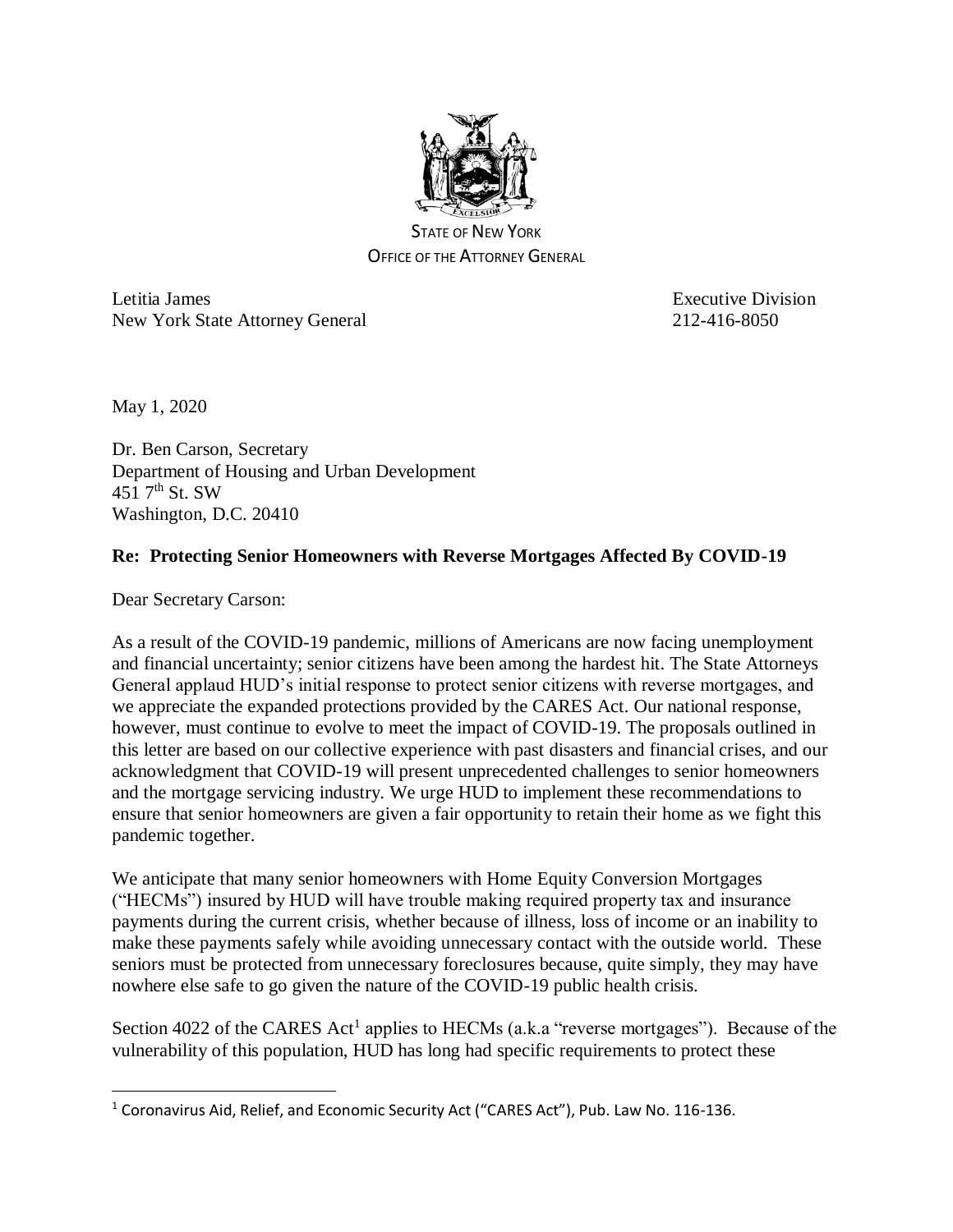borrowers. In implementing the CARES Act, HUD took important steps to ensure that protections similar to a forbearance apply to HECMs, including requiring HECM servicers to delay calling a loan due and payable upon the borrower's request, and by automatically extending any deadline related to a foreclosure for six months, with a renewable six-month period. *See* Mortgagee Letter 2020-06; HUD Federal Housing Administration ("FHA") Office of Single Family Housing COVID-19 Questions and Answers (last visited April 14, 2020).

As stated above, we applaud HUD for taking these important steps. We also call upon HUD to take further responsive measures to fulfill the spirit and mandates of the CARES Act and protect reverse mortgage borrowers.

In particular, we urge HUD to take these additional steps:

 $\overline{a}$ 

**First, HUD should require reverse mortgage servicers to solicit borrowers for an Extension Period under ML 2020-06 whenever a default occurs**. Mortgagee Letter 2020-06 requires servicers to delay calling a loan due and payable "upon request of the Borrower." However, many reverse mortgage borrowers may not be in regular contact with their servicer or know to make this request. For example, a borrower who needs additional time to make property tax payments may contact their local taxing authority without thinking to inform their servicer. Therefore, servicers should be required to contact their customers and advise them of the availability of an extension period when a default occurs. HUD should advise servicers to make repeated efforts to contact homeowners who are difficult to reach, and to use plain language notices to explain the benefits of forbearance relief to any borrower who has a COVID-19 related hardship.

**Second, HUD should allow servicers to recognize local property tax forbearance, deferral, repayment and forgiveness plans**. Ordinarily, such programs are forbidden by HECM contracts and rules if they create a priority lien over the HECM. However, additional flexibility is needed to help local governments protect their senior homeowners through this crisis. Servicers should also give borrowers additional time to seek local property tax relief before making delinquent payments.

**Third, HUD should automatically renew At-Risk Extensions (or allow the homeowner to self-certify).** HUD should waive its requirement that servicers submit renewal applications with supporting documentation for At-Risk Extensions for the duration of this crisis.HUD should not require senior citizens to seek unnecessary documentation or visits with their physicians when doing so may pose a significant health risk to the borrower.

**Fourth, to provide HECM borrowers with a forbearance-like product as required by the CARES Act, HUD should permit reverse mortgage servicers to add missed tax and insurance payments to the end of the reverse mortgage loan balance.** Some homeowners with a federally-backed "forward mortgage" loan will be able to defer forborne payments to the end of their loan term under emergency servicing guidelines for FHA-insured or FHFA-backed mortgages.<sup>2</sup> Reverse mortgage holders need similar relief when they miss their property tax

<sup>&</sup>lt;sup>2</sup> Numerous State Attorneys General are also calling on HUD and FHFA to improve their existing disaster relief programs by allowing servicers to defer forborne payments to the end of the loan term for all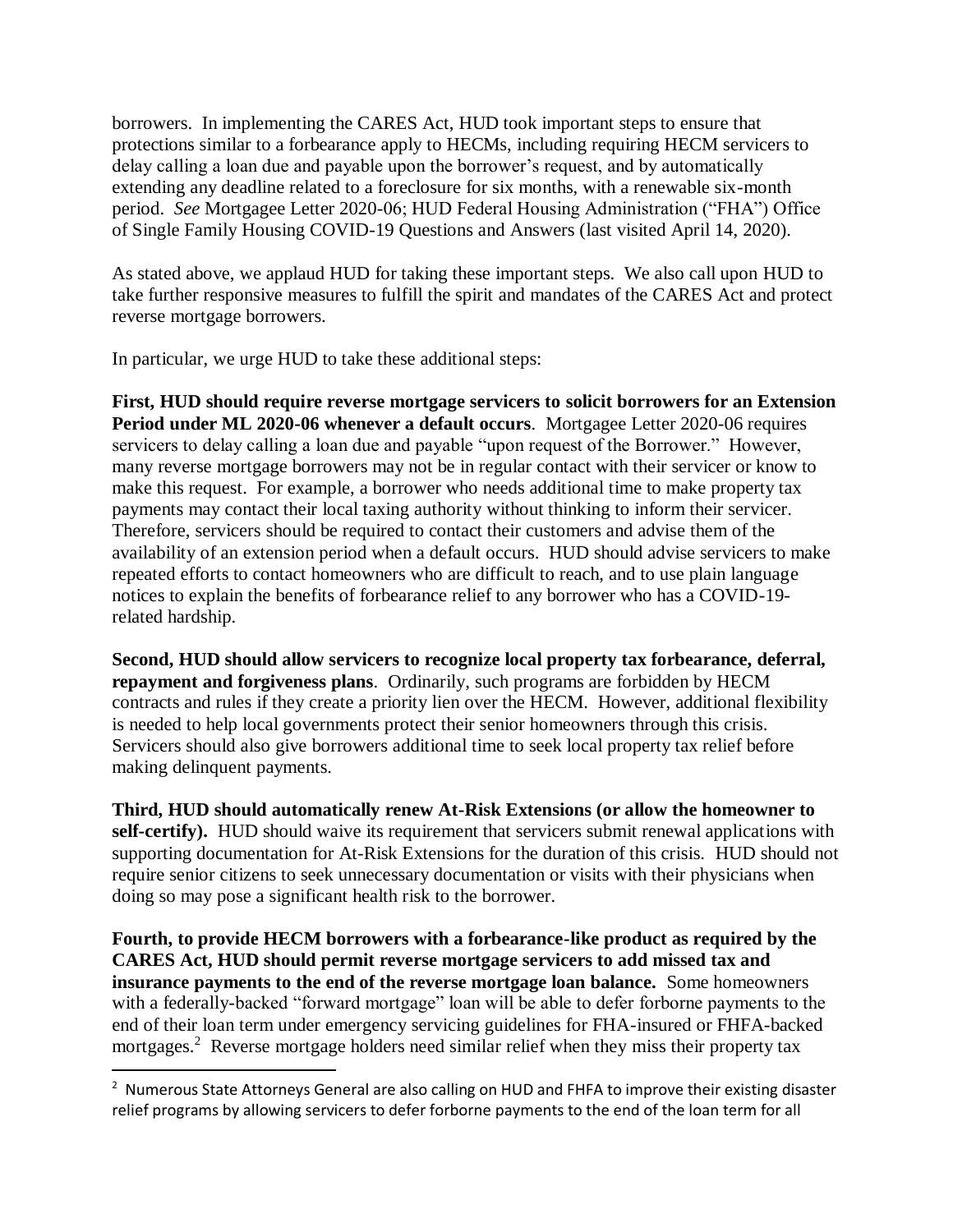and/or homeowners insurance payments as a result of a COVID-19-related financial hardship. Therefore, HUD should allow servicers to add missed property tax and homeowner insurance payments to the end of the loan balance. This may create additional costs to HUD's Mutual Mortgage Insurance Fund ("the Fund"). But the cost to the Fund will be relatively minor when compared to the overall costs of COVID-19 relief for our nation – or the overall costs to these seniors if they lose their homes while they remain vulnerable to COVID-19.

## **Fifth, HUD should prepare now to extend these protections beyond 12 months if needed.**

Because seniors are at higher risk from COVID-19, there is a possibility that even after the peak of the virus subsides, seniors' activities will continue to be restricted until there is a vaccine. HUD should start preparing now for this possibility and consider ways to extend the above requested actions beyond the CARES Act's 12-month protection.

Again, the State Attorneys General applaud HUD's response to date to protect senior citizens with reverse mortgages, and we appreciate the expanded protections provided by the CARES Act. We urge HUD to implement these recommendations to ensure that homeowners are given additional opportunities to retain their homes during this critical time for our nation.

Respectfully submitted,

LettiA James

LETITIA JAMES New York Attorney General

XAVIER BECERRA California Attorney General

 $\overline{a}$ 

Weiser

PHIL WEISER Colorado Attorney General

borrowers requiring COVID-19-related forbearance plans, in recognition of the scale of the current crisis and to reduce the administrative burden on servicers and the financial burden on affected homeowners. *See* Letter from State Attorneys General to HUD Secretary Ben Carson re: Protecting Borrowers Affected by COVID-19 (April 23, 2020), available at

[https://www.iowaattorneygeneral.gov/media/cms/COVID\\_19\\_Letter\\_to\\_HUD\\_4\\_34C7607DD0538.pdf;](https://www.iowaattorneygeneral.gov/media/cms/COVID_19_Letter_to_HUD_4_34C7607DD0538.pdf) Letter from State Attorneys General to Federal Housing Finance Agency re: Protecting Borrowers Affected by COVID-19 (April 23, 2020), available at https://www.iowaattorneygeneral.gov/media/cms/COVID\_19\_Letter\_to [FHFA\\_4\\_318F51094DAA7.pdf](https://www.iowaattorneygeneral.gov/media/cms/COVID_19_Letter_to_FHFA_4_318F51094DAA7.pdf)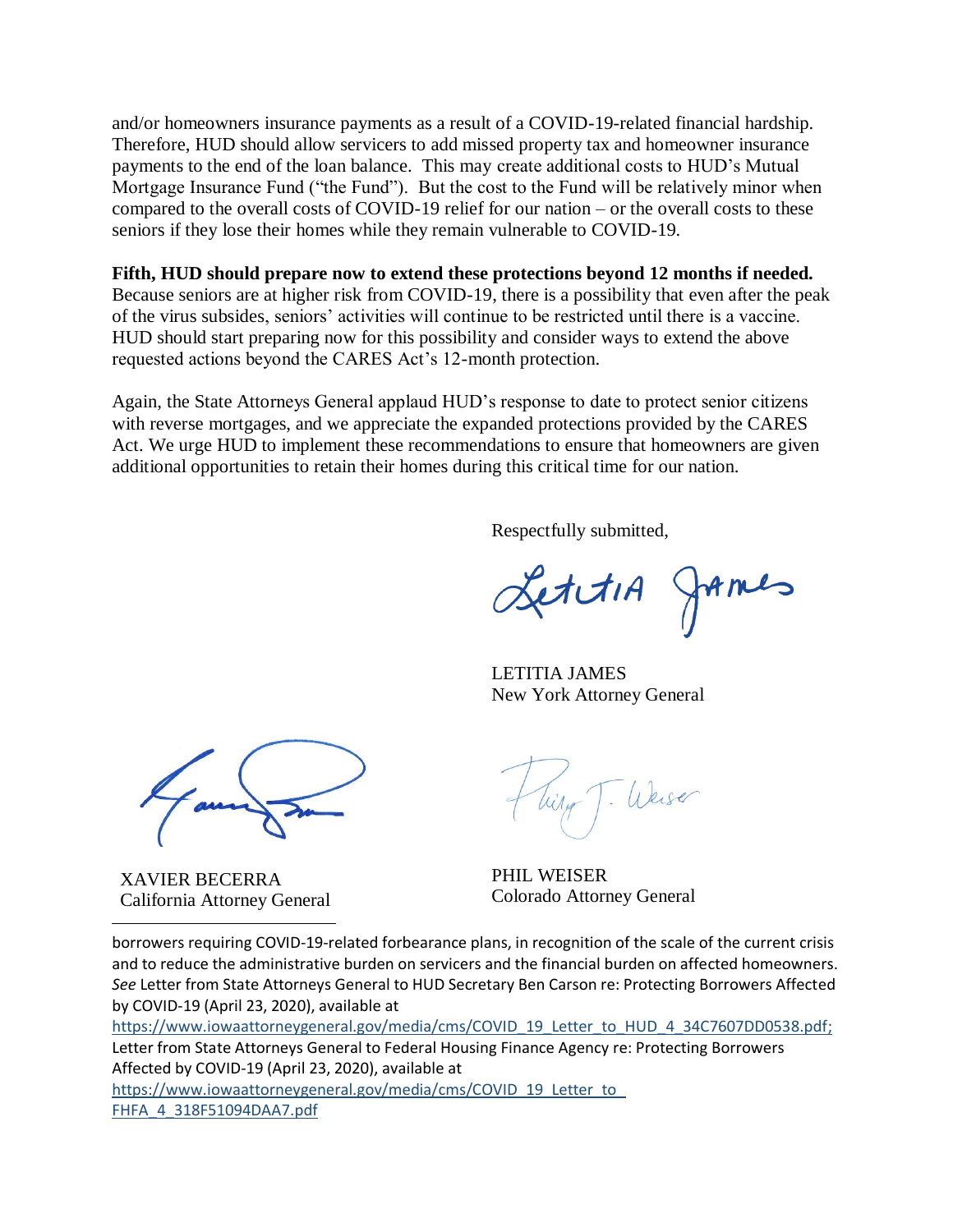WILLIAM TONG Connecticut Attorney General

athleen ( primings

KATHLEEN JENNINGS Delaware Attorney General



KARL A. RACINE

CLARE E. CONNORS Hawaii Attorney General

 $\epsilon$ 

District of Columbia Attorney General

KWAME RAOUL Illinois Attorney General

Ton Milla

TOM MILLER Iowa Attorney General

Lonar M.

AARON M. FREY Maine Attorney General

ria Etia

BRIAN E. FROSH Maryland Attorney General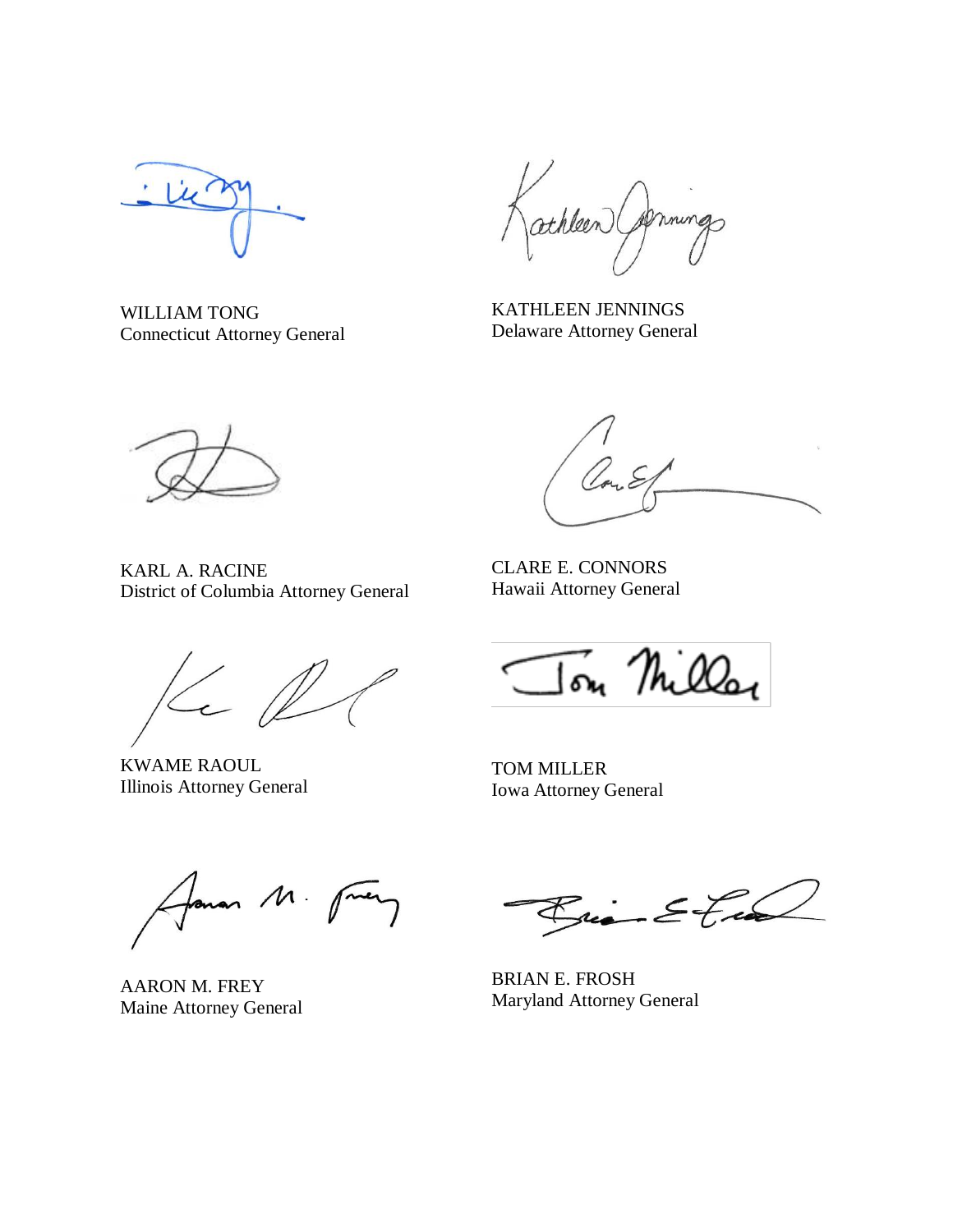Hal

Massachusetts Attorney General

MAURA HEALEY

Jana Wessep

DANA NESSEL Michigan Attorney General

Keithellison

KEITH ELLISON Minnesota Attorney General

AARON D. FORD Nevada Attorney General

GORDON MACDONALD New Hampshire Attorney General

GURBIR S. GREWAL New Jersey Attorney General

let B

HECTOR BALDERAS New Mexico Attorney General

 $\int_{\mathscr{O}}$ 

JOSHUA H. STEIN North Carolina Attorney General